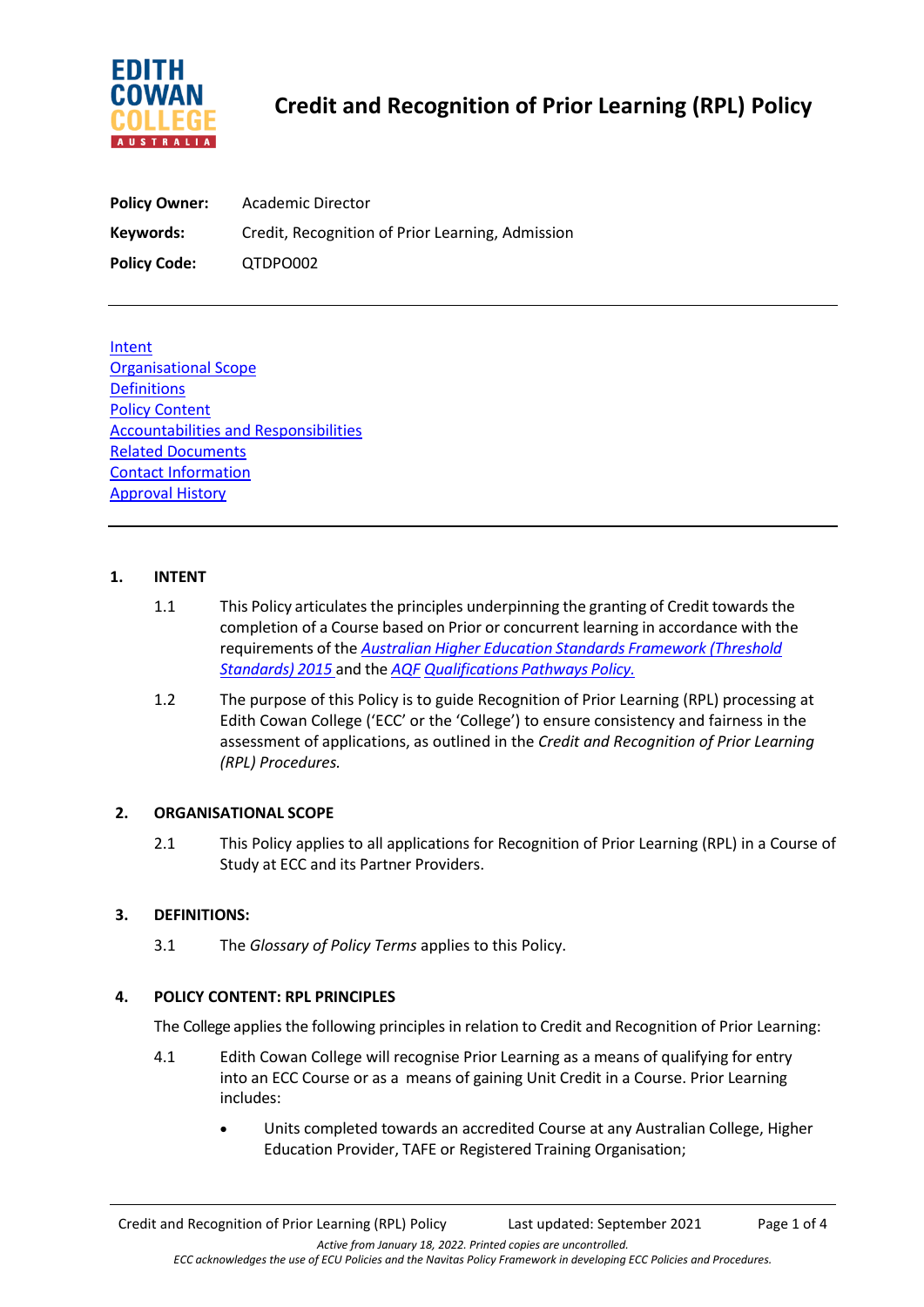

- Units completed as part of an overseas Course recognised by the National Office of Overseas Skills Recognition (NOOSR); and
- non-accredited or Informal study/learning, professional/work experience, volunteering or life experience;

where the Prior Learning is assessed by ECC as equivalent to Learning Outcomes and/or competencies that align with an ECC Unit.

- 4.2 ECC supports participation by Aboriginal and Torres Strait Islander (ATSI) people and values ATSI knowledge and culture. As such, ECC may recognise alternative forms of RPL which are targeted at improving access for ATSI Students or others who may be experiencing disadvantage in accessing and participating in education. To that end, the Entry Portfolio process may be applied.
- 4.3 Credit will be granted to a Student where the integrity, reputation and qualification of a Course can be maintained.
	- 4.3.1 Awarding Credit will complement, and not detract, from the Course as a coherent whole at a level consistent with the *Australian [Qualifications](https://www.aqf.edu.au/) [Framework](https://www.aqf.edu.au/) (AQF).*
	- 4.3.2 Decisions relating to Prior Learning from overseas locations and qualifications will be benchmarked under the *Australian [Qualifications](https://www.aqf.edu.au/) Framework (AQF)*, and with reference to information, guidance or standards (if any) provided by the Australian Government Department of Education, Skills and Employment, the National Academic Recognition Information Centre (NARIC) and any equivalent entity.
	- 4.3.3 Decisions relating to Prior Learning will be assessed in line with standards set by Edith Cowan College.
	- 4.3.4 Decisions relating Prior Learning will be based on rational and evidence-based academic judgment about the equivalence of learning.
	- 4.3.5 Credit Determinations will involve a judgment as to how a Student's Prior Learning supports progress towards the attainment of Unit or Course Learning Outcomes, while ensuring that the Student is best placed to achieve all of their Course Learning Outcomes.
	- 4.3.6 Credit granted on the basis of Recognition of Prior Learning, may be granted as Specified, Unspecified, or Block credit, asset out in the *Credit and Recognition of Prior Learning (RPL) Procedures*.
	- 4.3.7 When making Credit Determinations the College will ensure that the identity of the person receiving the recognition can be verified.
- 4.4 Credit will be awarded in a consistent, equitable and fair manner.
	- 4.4.1 The College will endeavourto provide equivalent opportunitiesfor Studentsto enter into and progress through their intended studies, irrespective of mode of delivery or location.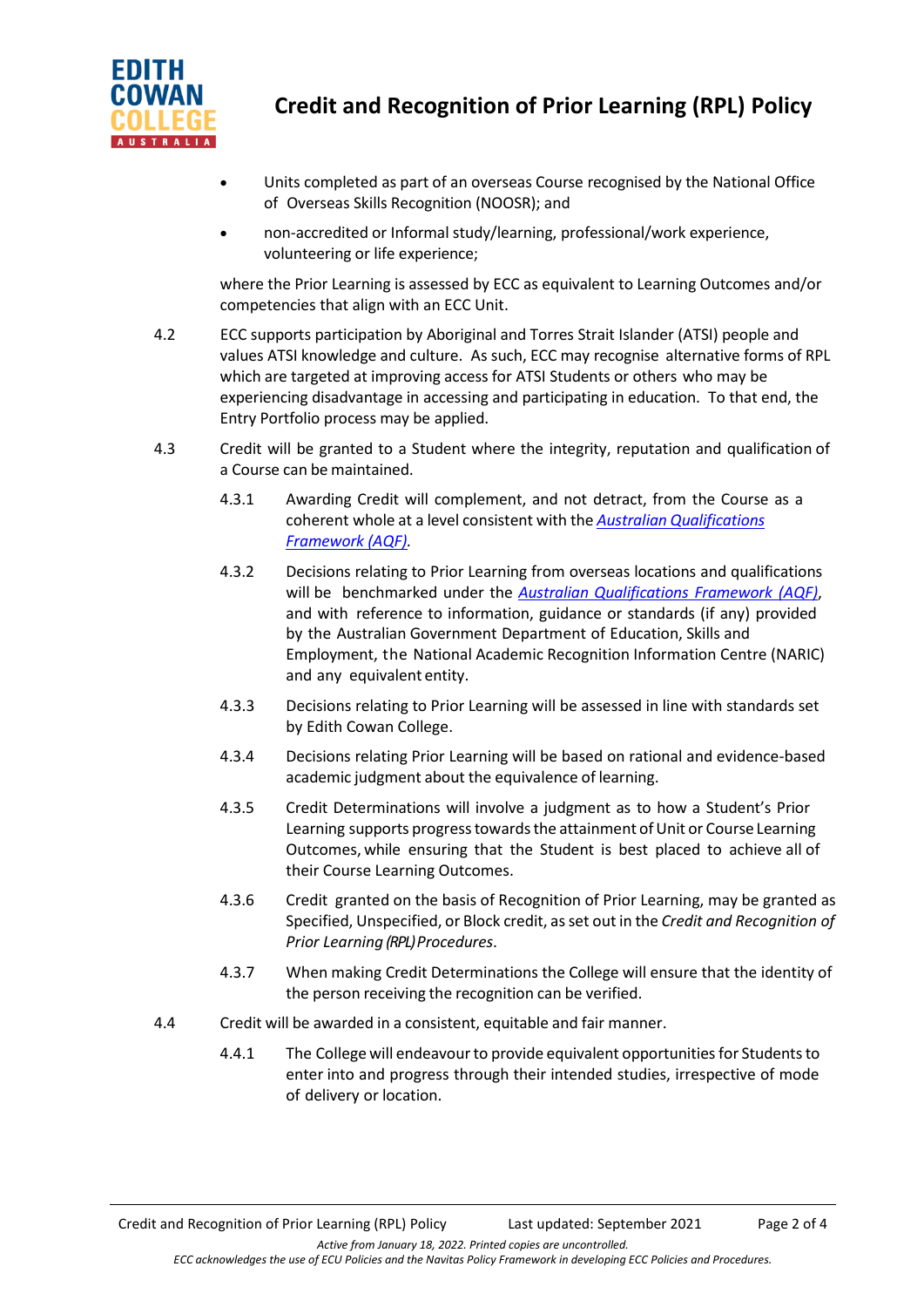

- 4.4.2 Subject to the *Credit and Recognition of Prior Learning Procedures*, Credit will be given where a Student can demonstrate that, through Prior Learning, they have achieved Learning Outcomes equivalent to one or more Units within a Course.
- 4.4.3 Students have the right to request a Review of Credit Determinations made by the College.
- 4.5 The College is committed to transparency and quality record-keeping.
	- 4.5.1 Students will be given formal and timely notifications in connection with Credit applications.
	- 4.5.2 Institutional Credit and articulation arrangements will be made publicly available.
	- 4.5.3 Maximum levels of Credit for Prior Learning will be publicly available in the *Credit and Recognition of Prior Learning (RPL) Procedures*.
	- 4.5.4 All Credit granted will be identified in a Student's Statement of Academic Record and Australian Higher Education Graduation Statement(where applicable).

# **5. ACCOUNTABILITIES AND RESPONSIBILITIES**

- 5.1 **Students** are required to be honest and accurate when providing information to ECC in relation to Credit applications.
- 5.2 All **Staff** are required to keep accurate and comprehensive records in accordance with Navitas' *Record Management, Retention and Disposal Policy.* Institutional data and records will be used to continually improve the College's Recognition of Prior Learning and Admission practices.
- 5.3 **Academic Program Coordinators** will assess applications for Credit and follow the *Credit and Recognition of Prior Learning (RPL) Procedures* when determining Credit to be Awarded.
- 5.4 The **Academic Director**, in consultation with the **Academic Program Coordinators**, will:
	- a) identify and develop opportunities for reciprocal Credit arrangements, consistent with the College's goals and strategic plans;
	- b) participate actively in the creation and review of any Articulation Agreements entered into by the College; and
	- c) assess Credit applications in accordance with the principles set out in this Policy and the processes set out in the *Credit and Recognition of Prior Learning (RPL) Procedures.*